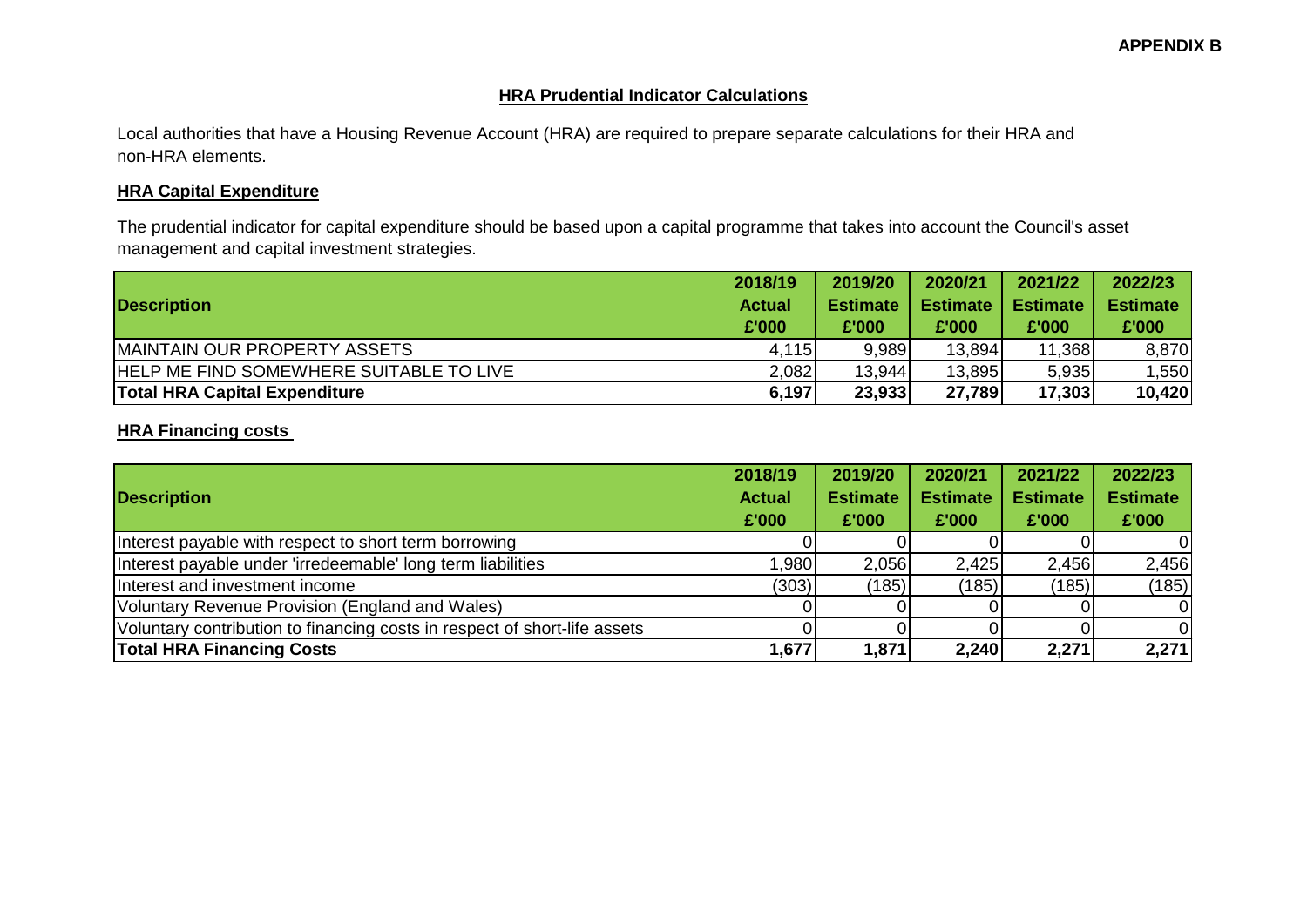# **HRA Estimates of the ratio of financing costs to net revenue stream**

For the Housing Revenue Account the net revenue stream, for the purposes of the Code, is the amount to be met from rent income.

|                                                         | 2018/19       | 2019/20         | 2020/21         | 2021/22         | 2022/23         |
|---------------------------------------------------------|---------------|-----------------|-----------------|-----------------|-----------------|
| <b>Description</b>                                      | <b>Actual</b> | <b>Estimate</b> | <b>Estimate</b> | <b>Estimate</b> | <b>Estimate</b> |
|                                                         | £'000         | £'000           | £'000           | £'000           | £'000           |
| <b>Financing costs</b>                                  | 1,677         | 1,871           | 2,240           | 2,271           | 2,271           |
| Net revenue stream                                      | 18,522        | 18,250          | 18,700          | 19,390          | 20,100          |
| <b>Ratio of financing costs to net revenue stream %</b> | 9.1           | 10.3            | 12.0            | 11.7            | 11.3            |
| Negative for a debt free authority                      | %             | $\%$            | %               | %               | %               |

# **HRA Capital Financing Requirement**

The Capital Financing Requirement will reflect the Council's underlying need to finance capital expenditure.

| Actual HRA Capital Financing Requirement at 31 March 2019 |
|-----------------------------------------------------------|
|-----------------------------------------------------------|

| <b>Description</b>                                     | £'000      |
|--------------------------------------------------------|------------|
| Property, Plant and Equipment                          | 267,806    |
| <b>Investment Properties</b>                           |            |
| <b>Revaluation Reserve</b>                             | (67, 163)  |
| <b>Capital Adjustment Account</b>                      | (142, 761) |
| Actual HRA Capital Financing Requirement 31 March 2019 | 57,882     |

*Estimated HRA Capital Financing Requirement at 31 March 2020*

| <b>Estimate of HRA Capital Financing Requirement 31 March 2019</b> | 57,882    |
|--------------------------------------------------------------------|-----------|
| Estimate of change in Property, Plant and Equipment                | 23,933    |
| Estimate of change in Investment Properties                        | $\Omega$  |
| Estimate of change in Intangible Assets / Other Long term Assets   | $\Omega$  |
| <b>Estimate of change in Revaluation Reserve</b>                   | $\Omega$  |
| Estimate of change in Capital Adjustment Account                   | (21, 535) |
| <b>Estimate of HRA Capital Financing Requirement 31 March 2020</b> | 60,280    |